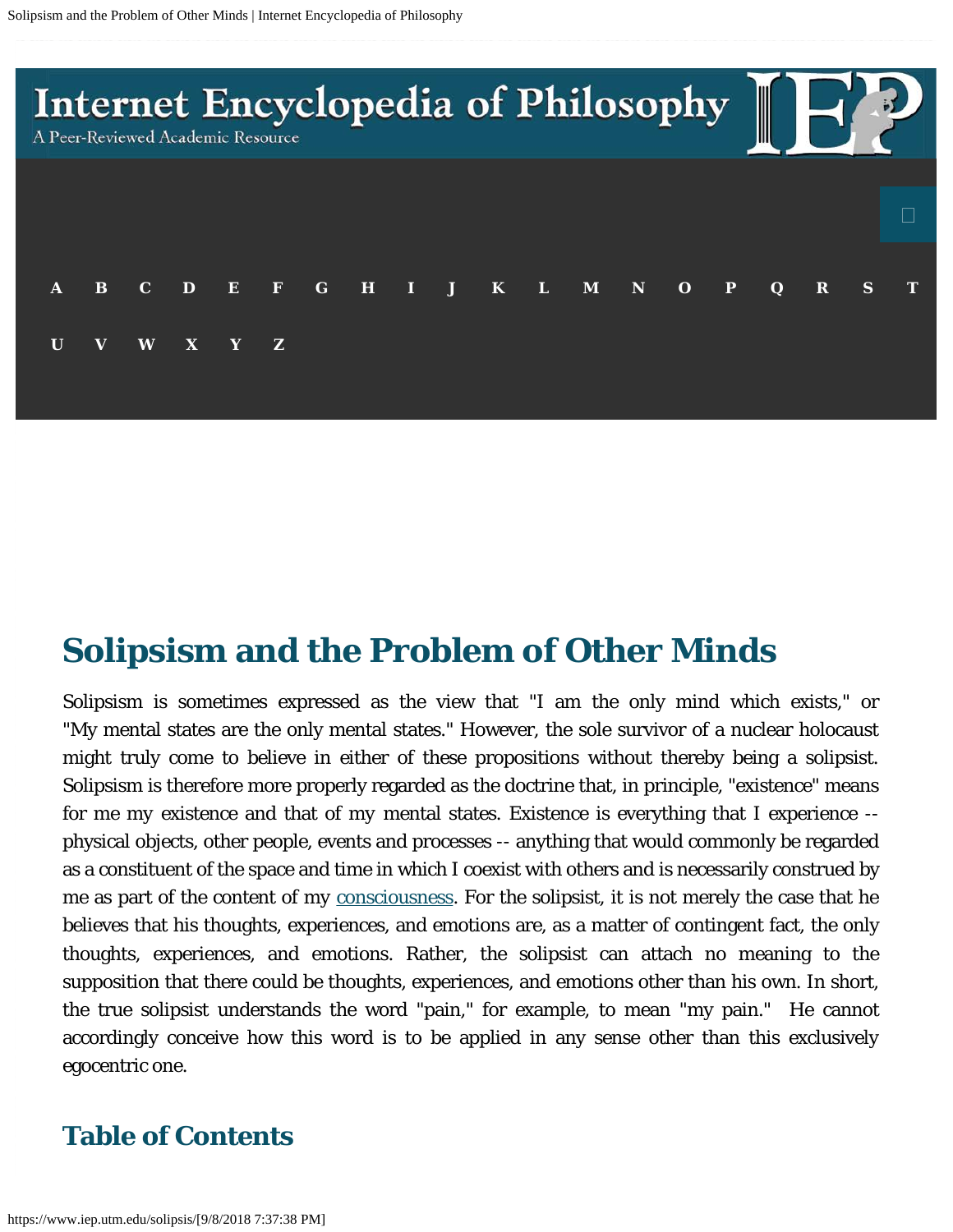- 1. [The Importance of the Problem](#page-1-0)
- 2. [Historical Origins of the Problem](#page-2-0)
- 3. [The Argument from Analogy](#page-3-0)
- 4. [The Physical and the Mental](#page-5-0)
- 5. [Knowing Other Minds](#page-6-0)
- 6. [The Privacy of Experience](#page-8-0)
- 7. [The Incoherence of Solipsism](#page-10-0)
- 8. [References and Further Reading](#page-10-1)

# <span id="page-1-0"></span>**1. The Importance of the Problem**

No great philosopher has espoused solipsism. As a theory, if indeed it can be termed such, it is clearly very far removed from common sense. In view of this, it might reasonably be asked why the problem of solipsism should receive any philosophical attention. There are two answers to this question. First, while no great philosopher has explicitly espoused solipsism, this can be attributed to the inconsistency of much philosophical reasoning. Many philosophers have failed to accept the logical consequences of their own most fundamental commitments and preconceptions. The foundations of solipsism lie at the heart of the view that the individual gets his own psychological concepts (thinking, willing, perceiving, and so forth.) from "his own cases," that is by abstraction from "inner experience."

This view, or some variant of it, has been held by a great many, if not the majority of philosophers since Descartes made the egocentric search for truth the primary goal of the critical study of the nature and limits of knowledge.

In this sense, solipsism is implicit in many philosophies of knowledge and mind since [Descartes](https://www.iep.utm.edu/descmind/) and any theory of knowledge that adopts the Cartesian egocentric approach as its basic frame of reference is inherently solipsistic.

Second, solipsism merits close examination because it is based upon three widely entertained philosophical presuppositions, which are themselves of fundamental and wide-ranging importance. These are: (a) What I know most certainly are the contents of my own mind - my thoughts, experiences, affective states, and so forth.; (b) There is no conceptual or logically necessary link between the mental and the physical. For example, there is no necessary link between the occurrence of certain conscious experiences or mental states and the "possession" and behavioral dispositions of a body of a particular kind; and (c) The experiences of a given person are necessarily private to that person.

These presuppositions are of unmistakable Cartesian origin, and are widely accepted by philosophers and non-philosophers alike. In tackling the problem of solipsism, one immediately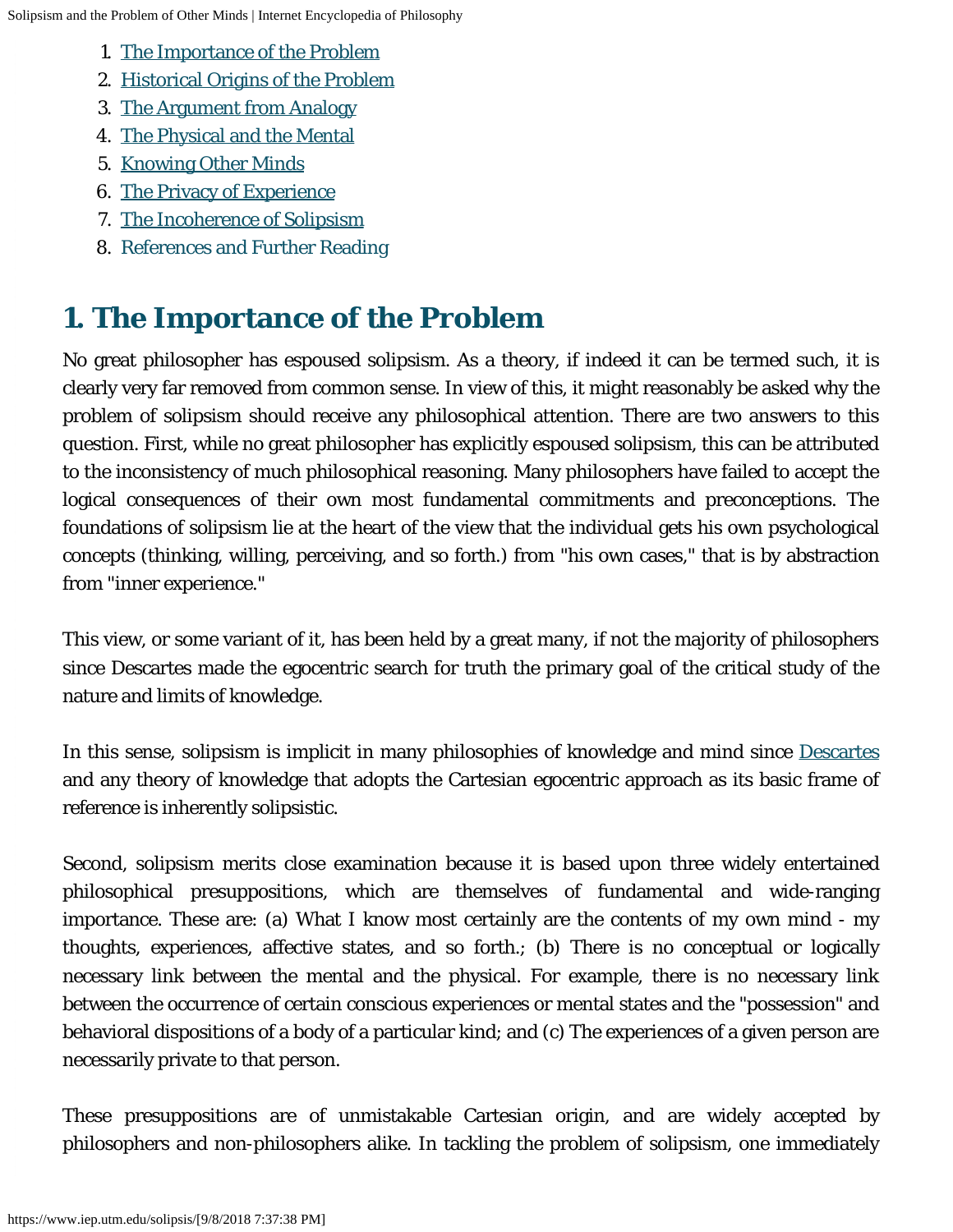grapples with fundamental issues in the philosophy of mind. However spurious the problem of solipsism *per se* may strike one, these latter issues are unquestionably important. Indeed, one of the merits of the entire enterprise is the extent that it reveals a direct connection between apparently unexceptionable and certainly widely-held common sense beliefs and the acceptance of solipsistic conclusions. If this connection exists and we wish to avoid those solipsistic conclusions, we shall have no option but to revise, or at least to critically review, the beliefs from which they derive logical sustenance.

# <span id="page-2-0"></span>**2. Historical Origins of the Problem**

In introducing "methodic doubt" into philosophy, [René Descartes](https://www.iep.utm.edu/descarte/) created the backdrop against which solipsism subsequently developed and was made to seem, if not plausible, at least irrefutable. For the *ego* that is revealed by the *cogito* is a solitary consciousness, a *res cogitans* that is not spatially extended, is not necessarily located in any body, and can be assured of its own existence exclusively as a conscious mind. (*Discourse on Method and the Meditations*). This view of the self is intrinsically solipsistic and Descartes evades the solipsistic consequences of his method of doubt by the desperate expedient of appealing to the benevolence of God. Since God is no deceiver, he argues, and since He has created man with an innate disposition to assume the existence of an external, public world corresponding to the private world of the "ideas" that are the only immediate objects of consciousness, it follows that such a public world actually exists. (*Sixth Meditation*). Thus does God bridge the chasm between the solitary consciousness revealed by methodic doubt and the intersubjective world of public objects and other human beings?

A modern philosopher cannot evade solipsism under the Cartesian picture of consciousness without accepting the function attributed to God by Descartes (something few modern philosophers are willing to do). In view of this it is scarcely surprising that we should find the specter of solipsism looming ever more threateningly in the works of Descartes' successors in the modern world, particularly in those of the British empiricist tradition.

Descartes' account of the nature of mind implies that the individual acquires the psychological concepts that he possesses "from his own case," that is that each individual has a unique and privileged access to his own mind, which is denied to everyone else. Although this view utilizes language and employs conceptual categories ("the individual," "other minds," and so forth.) that are inimical to solipsism, it is nonetheless fundamentally conducive historically to the development of solipsistic patterns of thought. On this view, what I know immediately and with greatest certainty are the events that occur in my own mind - my thoughts, my emotions, my perceptions, my desires, and so forth. - and these are not known in this way by anyone else. By the same token, it follows that I do not know other minds in the way that I know my own; indeed, if I am to be said to know other minds at all - that they exist and have a particular nature - it can only be on the basis of certain inferences that I have made from what is directly accessible to me, the behavior of other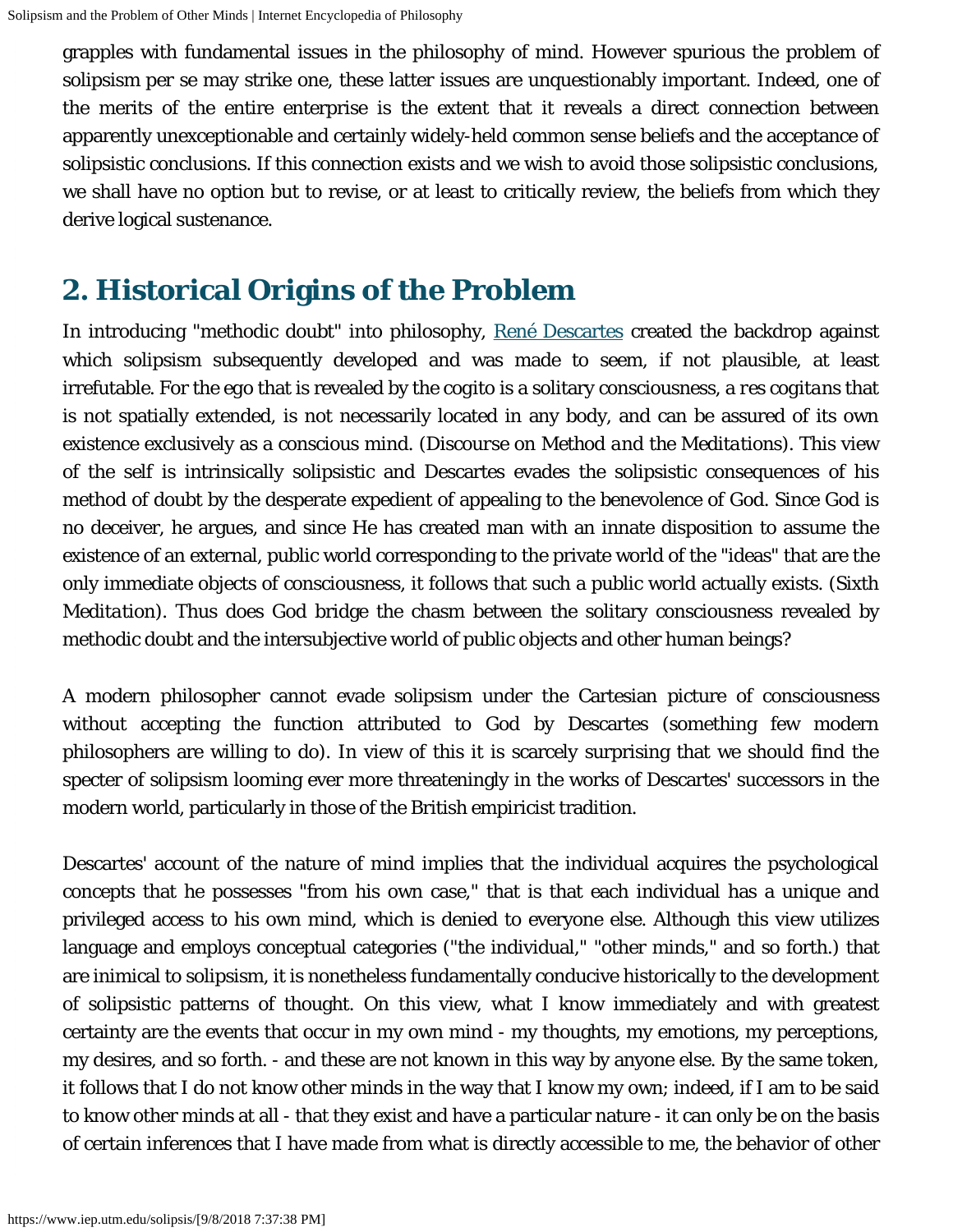#### human beings.

The essentials of the Cartesian view were accepted by [John Locke](https://www.iep.utm.edu/locke/), the father of modern British empiricism. Rejecting Descartes' theory that the mind possesses ideas innately at birth, Locke argued that all ideas have their origins in experience. "Reflection" (that is introspection or "inner experience") is the sole source of psychological concepts. Without exception, such concepts have their genesis in the experience of the corresponding mental processes. (*Essay Concerning Human Understanding* II.i.4ff). If I acquire my psychological concepts by introspecting upon my own mental operations, then it follows that I do so independently of my knowledge of my bodily states. Any correlation that I make between the two will be effected subsequent to my acquisition of my psychological concepts. Thus, the correlation between bodily and mental stated is not a logically necessary one. I may discover, for example, that whenever I feel pain my body is injured in some way, but I can discover this factual correlation only after I have acquired the concept "pain." It cannot therefore be part of what I mean by the word "pain" that my body should behave in a particular way.

## <span id="page-3-0"></span>**3. The Argument from Analogy**

What then of my knowledge of the minds of others? On Locke's view there can be only one answer: since what I know directly is the existence and contents of my own mind, it follows that my knowledge of the minds of others, if I am to be said to possess such knowledge at all, has to be indirect and analogical, an inference from my own case. This is the so-called "argument from analogy" for other minds, which empiricist philosophers in particular who accept the Cartesian account of consciousness generally assume as a mechanism for avoiding solipsism. (Compare [J. S.](https://www.iep.utm.edu/milljs/) [Mill](https://www.iep.utm.edu/milljs/), William James, Bertrand Russell, and A. J. Ayer).

Observing that the bodies of other human beings behave as my body does in similar circumstances, I can infer that the mental life and series of mental events that accompany my bodily behavior are also present in the case of others. Thus, for example, when I see a problem that I am trying unsuccessfully to solve, I feel myself becoming frustrated and observe myself acting in a particular way. In the case of another, I observe only the first and last terms of this three-term sequence and, on this basis, I infer that the "hidden" middle term, the feeling of frustration, has also occurred.

There are, however, fundamental difficulties with the argument from analogy. First, if one accepts the Cartesian account of consciousness, one must, in all consistency, accept its implications. One of these implications, as we have seen above, is that there is no logically necessary connection between the concepts of "mind" and "body;" my mind may be lodged in my body now, but this is a matter of sheer contingency. Mind need not become located in body. Its nature will not be affected in any way by the death of this body and there is no reason in principle why it should not have been located in a body radically different from a human one. By exactly the same token, any correlation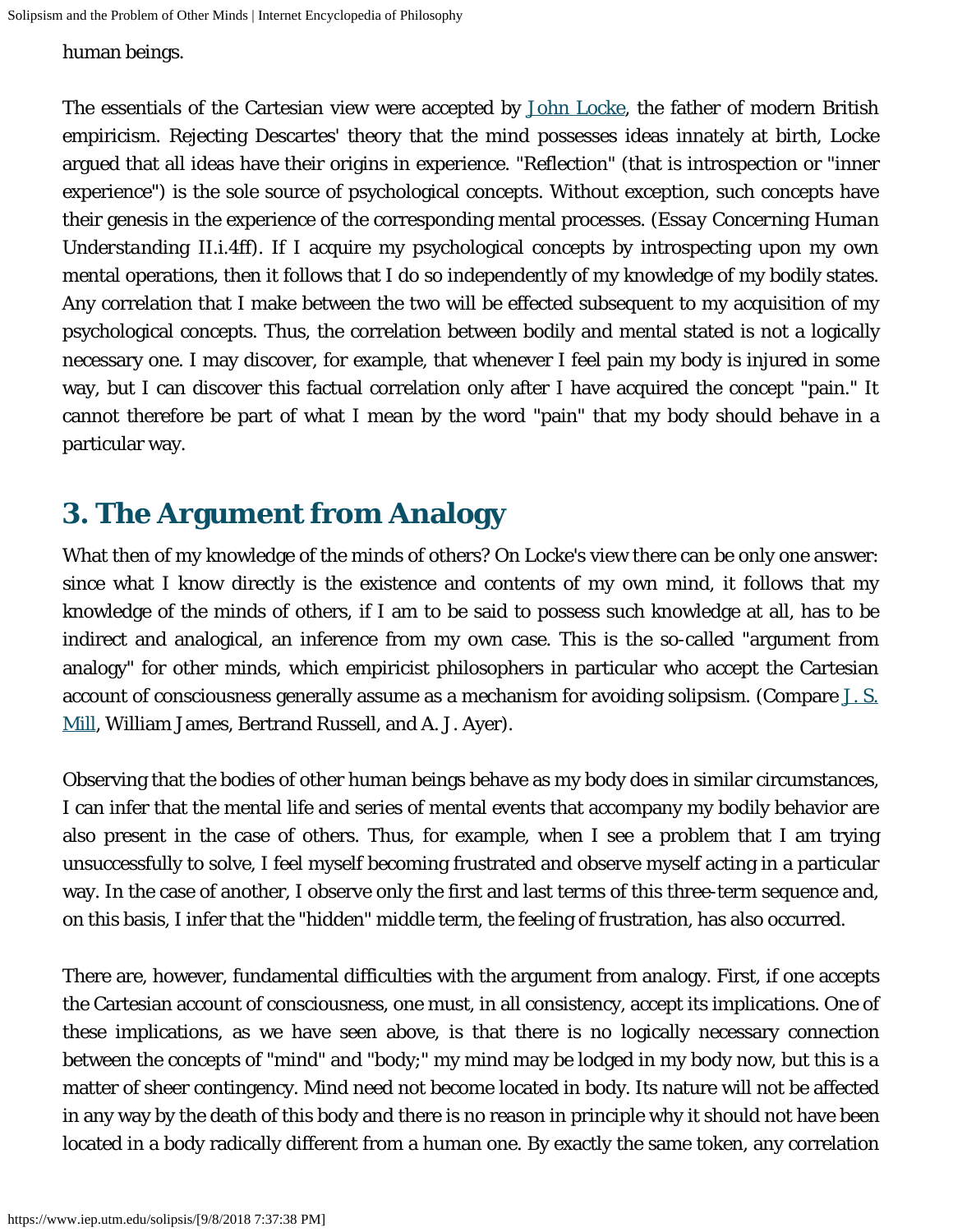that exists between bodily behavior and mental states must also be entirely contingent; there can be no conceptual connections between the contents of a mind at a given time and the nature and/or behavior of the body in which it is located at that time.

This raises the question as to how my supposed analogical inferences to other minds are to take place at all. How can I apply psychological concepts to others, if I know only that they apply to me? To take a concrete example again, if I learn what "pain" means by reference to my own case, then I will understand "pain" to mean "my pain" and the supposition that pain can be ascribed to anything other than myself will be unintelligible to me.

If the relationship between having a human body and a certain kind of mental life is as contingent as the Cartesian account of mind implies, it should be equally easy - or equally difficult - for me to conceive of a table as being in pain as it is for me to conceive of another person as being in pain. The point, of course, is that this is not so. The supposition that a table might experience pain is a totally meaningless one, whereas the ascription of pain to other human beings and animals that, in their physical characteristics and/or behavioral capabilities, resemble human beings is something which even very young children find unproblematic. [\(Ludwig Wittgenstein](https://www.iep.utm.edu/wittgens/), *Philosophical Investigations*, I. § 284).

How is this to be accounted for? It will not do, in this context, to simply respond that a table does not have the same complex set of physical characteristics as a human body or that it is not capable of the same patterns of behavior as a human body. Because the Cartesian position implies that there is no logical connection between the mental and the physical, between the possession of a body of a particular kind and the capability for consciousness. Physical differentiation can and must be acknowledged, but it can play no role in any explanation of what it is to have a mental life.

I am surrounded by other bodies, some of which are similar to mine, and some of which are different. On Cartesian principles such similarities and such differences are irrelevant. The question as to whether it is legitimate for me to ascribe psychological predicates to entities other than myself, which the argument from analogy is designed to address, cannot hinge on the kind of body that I am confronted at a given time. Malcolm, N. (a)).

Assuming the validity of the Cartesian position, we have to infer that it makes as much or a little sense, on these premises, to attribute any psychological predicate to another human being as it does to attribute it to a table or a rock.

On these premises, it makes no sense to attribute consciousness to another human being at all. Thus on strict Cartesian principles, the argument from analogy will not do the work that is required of it to bridge the gulf between my conscious states and putative conscious states that are not mine. Ultimately, it must be confessed that on these principles I know only my own mental states and the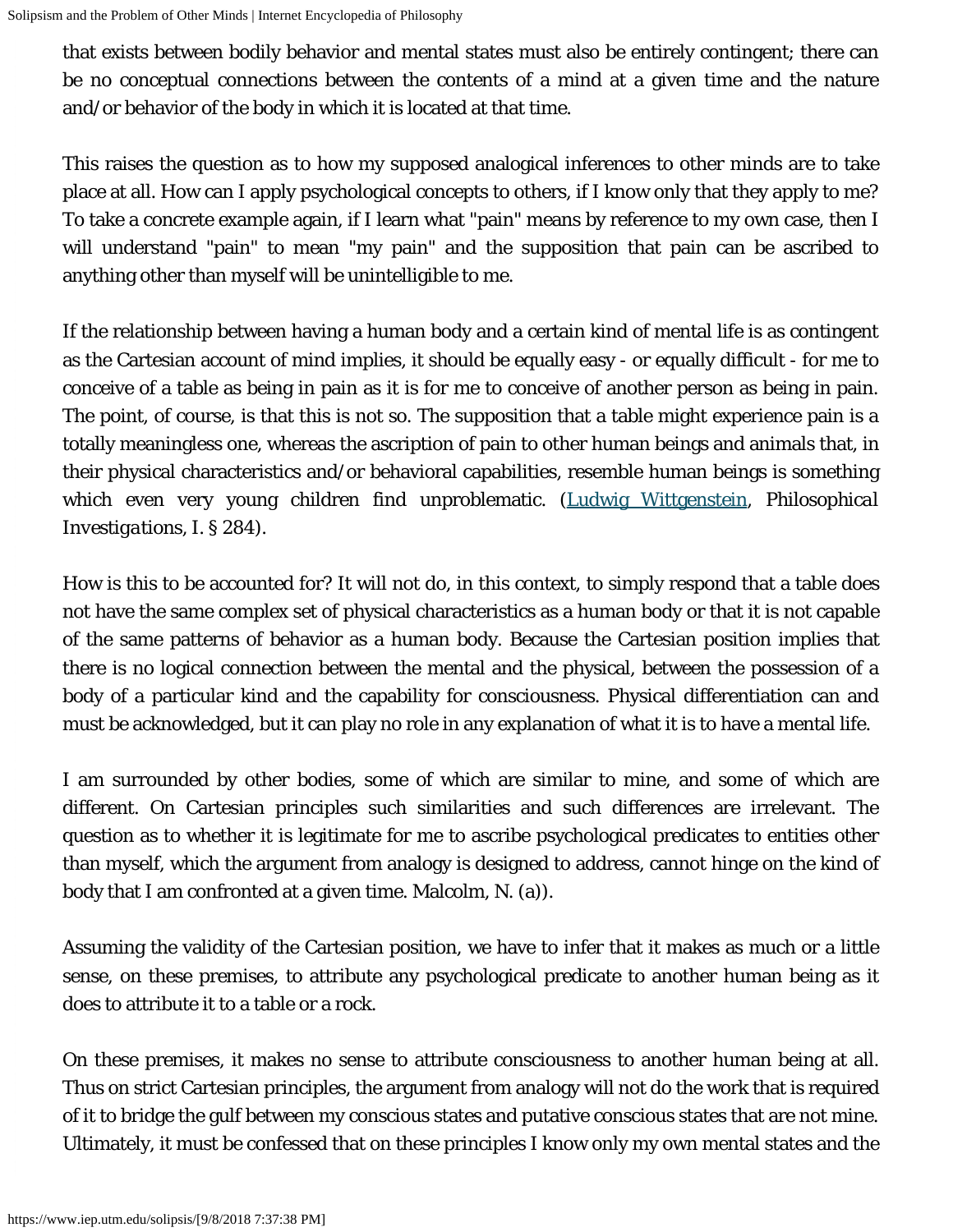supposition that there are mental states other than my own ceases to be intelligible to me. It is thus that solipsism comes to seem inescapable.

If the above argument is valid, it demonstrates that the acceptance of the Cartesian account of consciousness and the view that my understanding of psychological concepts derives, as do the concepts themselves, from my own case leads inexorably to solipsism. However, it may fairly be said that the argument accomplishes more than just this. It can, and should, be understood as a *reductio ad absurdum* refutation of these Cartesian principles. Viewed from this perspective, the argument may be paraphrased as follows:

If there is no logical connection between the physical and the mental, if the physical forms no part of the criteria that govern my ascription of psychological predicates, then I would be able to conceive of an inanimate object such as a table as having a soul and being conscious. But I cannot attach any intelligibility to the notion of an inanimate object being conscious. It follows therefore that there is a logical connection between the physical and the mental: the physical does form part of the criteria that govern my ascription of psychological words.

# <span id="page-5-0"></span>**4. The Physical and the Mental**

What then is this logical connection between the physical and the mental? This question can best be answered by reflecting, for example, on how a cartoonist might show that a particular table was angry or in pain. As indicated above, it is impossible to attach literal meaning to the assertion that a given inanimate object is angry or in pain, but clearly a certain imaginative latitude may be allowed for specific purposes and a cartoonist might conceivably want to picture a table as being angry for humorous reasons.

What is significant in this connection, however, is that to achieve this effect, the cartoonist must picture the table as having human features - the pictured table will appear angry to us only to the extent to that it possesses the natural human expression of anger. The concept of anger can find purchase in relation to the table only if it is represented as possessing something like a human form. This example demonstrates a point of quite fundamental importance: so far from being acquired by abstraction from my own case, from my own "inner" mental life, my psychological concepts are acquired in a specifically intersubjective, social, linguistic context and part of their meaning is their primary application to living human beings. To put this slightly differently, a person is a living human being and the human person in this sense functions as our paradigm of that which has a mental life; it is precisely in relation to their application to persons that we learn such concepts as "consciousness," "pain," "anger," and so forth. As such, it is a necessary and antecedent condition for the ascription of psychological predicates such as these to an object that it should "possess" a body of a particular kind.

Wittgenstein articulated this point in one of the centrally important methodological tenets of the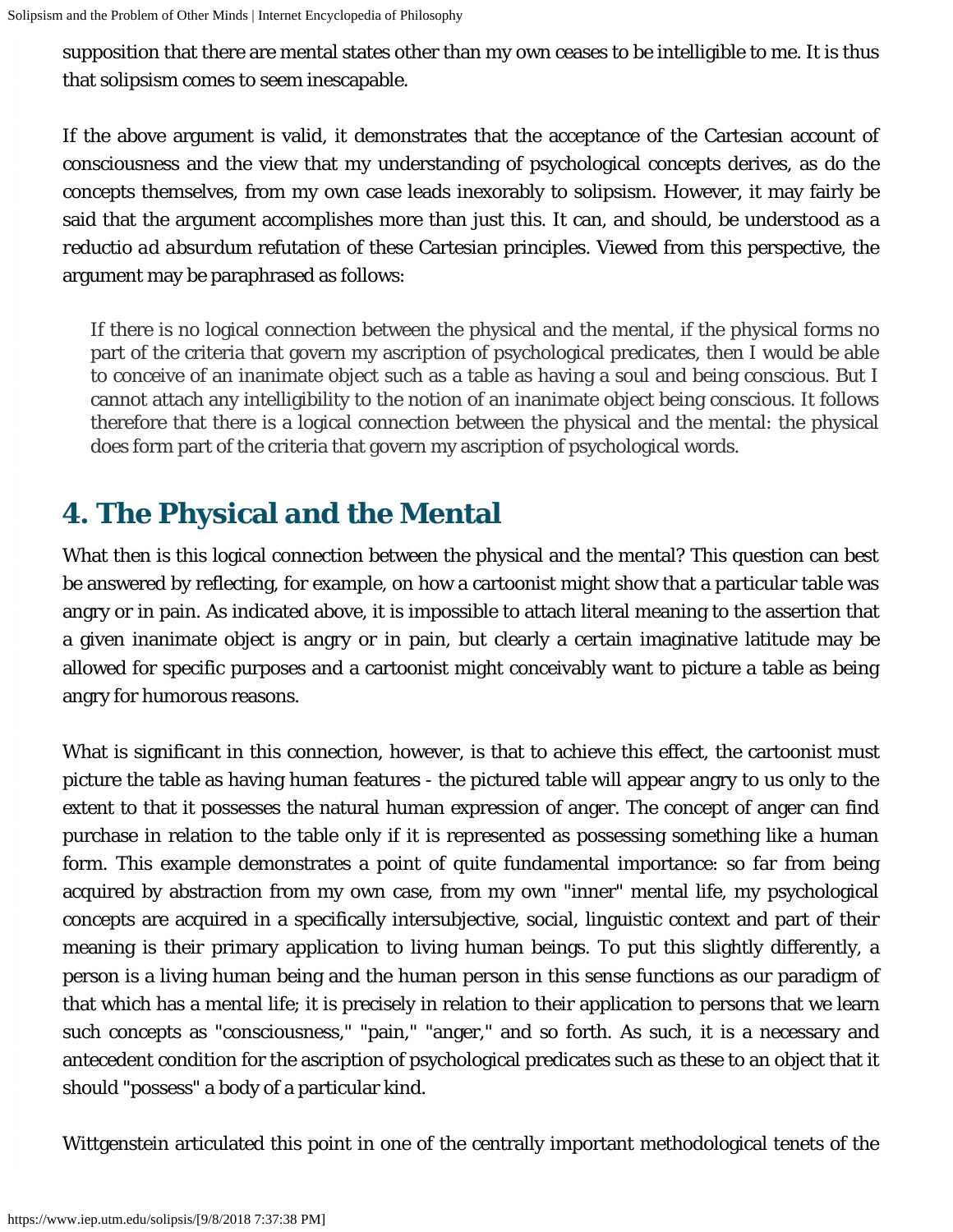#### *Investigations*:

Only of a living human being and what resembles (behaves like) a living human being can one say: it has sensations; it sees; is blind; hears; is deaf; is conscious or unconscious. (I. § 281).

Consequently, the belief that there is something problematic about the application of psychological words to other human beings and that such applications are necessarily the products of highly fallible inferences to the "inner" mental lives of others, which require something like the argument from analogy for their justification, turns out to be fundamentally confused. The intersubjective world that we live with other human beings and the public language-system that we must master if we are to think at all are the primary data, the "proto-phenomena," in Wittgenstein's phrase. (I. § 654) Our psychological and non-psychological concepts alike are derived from a single linguistic fountainhead. It is precisely because the living human being functions as our paradigm of that which is conscious and has a mental life that we find the solipsistic notion that other human beings could be "automatons," machines devoid of any conscious thought or experience, bizarre and bewildering. The idea that other persons might all in reality be "automatons" is not one which we can seriously entertain.

## <span id="page-6-0"></span>**5. Knowing Other Minds**

We are now in a position to see the essential redundancy of the argument from analogy. First, it is a misconception to think that we need any inferential argument to assure us of the existence of other minds. Such an assurance seems necessary only so long as it is assumed that each of us has to work "outwards" from the interiority of his/her own consciousness, to abstract from our own cases to the "internal" world of others. As indicated above, this assumption is fundamentally wrong - our knowledge that other human beings are conscious and our knowledge of their mental states at a given time is not inferential in nature at all, but is rather determined by the public criteria that govern the application of psychological concepts. I know that a person who behaves in a particular way - who, for example, gets red in the face, shouts, gesticulates, speaks vehemently, and so forth is angry precisely because I have learned the concept "anger" by reference to such behavioral criteria. There is no inference involved here. I do not reason "he behaves in this way, therefore he is angry" - rather "behaving in this way" is part of what it is to be angry and it does not occur to any sane person to question whether the individual who acts in this way is conscious or has a mental life. (*Investigations*, I. § 303; II. iv., p. 178).

Second, because the argument from analogy treats the existence of the mental lives of other living human beings as problematic, it seeks to establish that it is legitimate to infer that other living human beings do indeed have mental lives, that each one of us may be said to be justified in his confidence that he is surrounded by other persons rather than "automatons." The difficulty here, however, is that the argument presupposes that I can draw an analogy between two things, myself as a person and other living human beings, that are sufficiently similar to permit the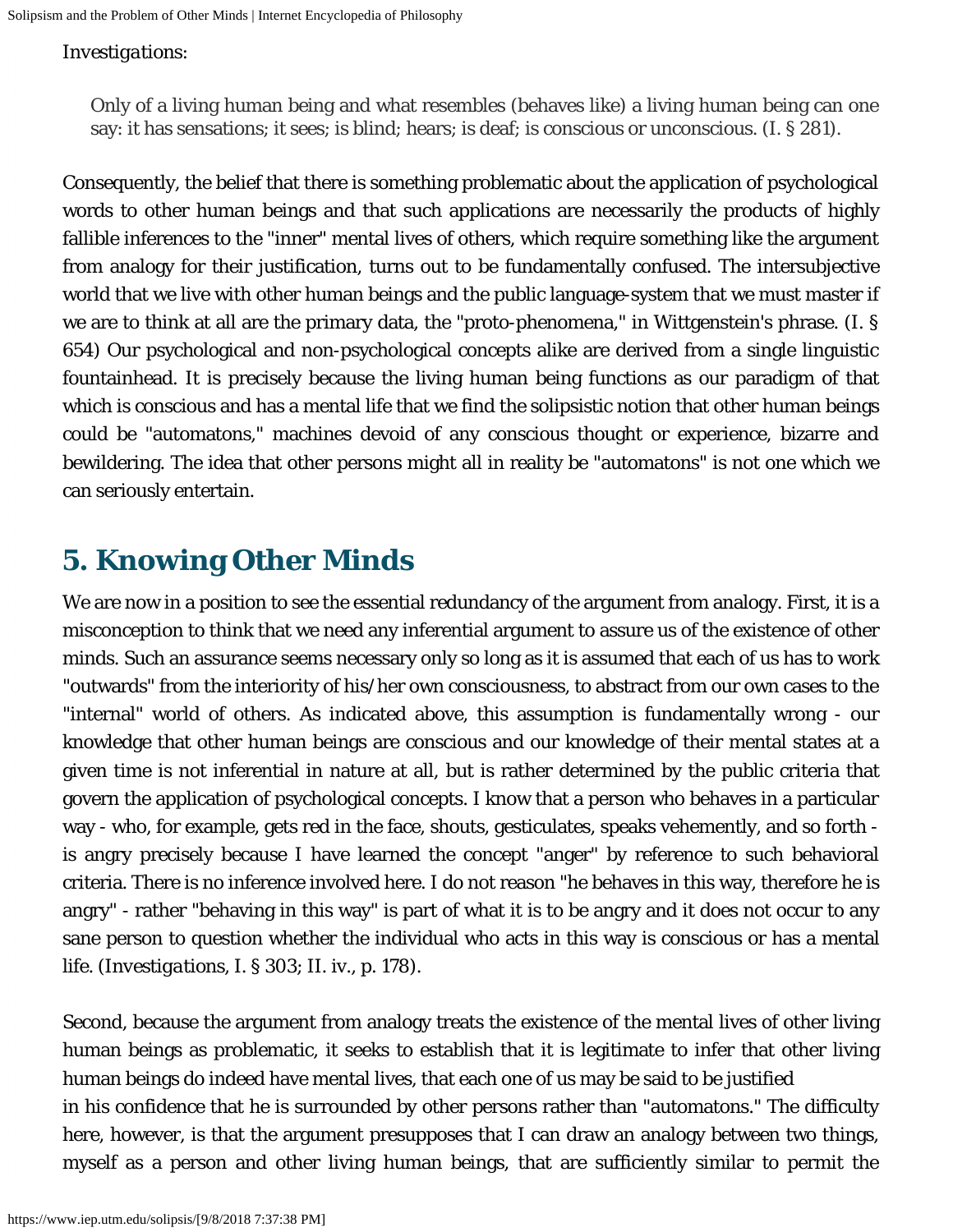analogous comparison and sufficiently different to require it. The question must be faced, however, is how or in what respects am I different from or similar to other human beings? The answer is that I am neither. I am a living human being, as are these others. I see about me living human beings and the argument from analogy is supposed to allow me to infer that these are persons like myself. However, the truth is that I have no criterion for discriminating living human beings from persons, for the very good reason that persons are living human beings - there is no conceptual difference between the two. Since the argument acknowledges that I know living human beings directly, it thereby implicitly acknowledges that I know other persons directly, thus making itself functionally redundant. (Malcolm, N. *op. cit*.).

A final, frequently-encountered objection to the argument from analogy derives from the work of Strawson and Malcolm: the argument attempts to move inferentially from my supposed direct knowledge of my own mental life and "inner" states to my indirect knowledge of the mental states of others. It thus presupposes that I know what it means to assign mental states to myself without necessarily knowing what it means to ascribe them to others. This is incoherent. To speak of certain mental states as being mine in the first place is to discriminate them from mental states that are not mine and these, by definition, are the mental states of others. It follows, therefore, that in a fundamental sense the argument from analogy cannot get off the ground: one cannot know how to ascribe mental states to oneself unless one also knows what it means to ascribe mental states to others.

Plausible as this objection seems at first sight, it is (ironically, on Wittgensteinian criteria) quite mistaken. For it is not the case that when I am in pain I first identify the pain and subsequently come to recognize that it is one that I, as distinct from someone else, have. The personal pronoun "I" in the locution "I am in pain" is not the "I" of personal individuation - it does not refer to me or discriminate me as a publicly situated person as distinct from others. (*The Blue Book and Brown Books*, pp. 67-69; also *Investigations*, I. § 406). The exponent of the argument from analogy is not guilty of the charge of presupposing the very thing that he is endeavoring to demonstrate, as both Strawson and Malcolm suggest. Wittgenstein in fact considered that there is a genuine asymmetry here, in relation to the ascription of psychological predicates to oneself and to others, which is dimly perceived but misrepresented by those who feel the need of the argument from analogy. Whereas one ascribes psychological states to others by reference to bodily and behavioral criteria, one has and requires no criteria at all to self-ascribe or self-avow them. (*Investigations*, I. § 289- 290).

Thus the exponent of the argument from analogy sees, quite correctly, that present-tense, firstperson psychological assertions such as "I am in pain" differ radically from third-person psychological predicate ascriptions, but thinks of the former as descriptions of "inner" mental states to which he alone has a privileged access. This is crucially wrong. Such uses of the word "I" as occur in present-tense, first-person psychological assertions do not identify a possessor; they do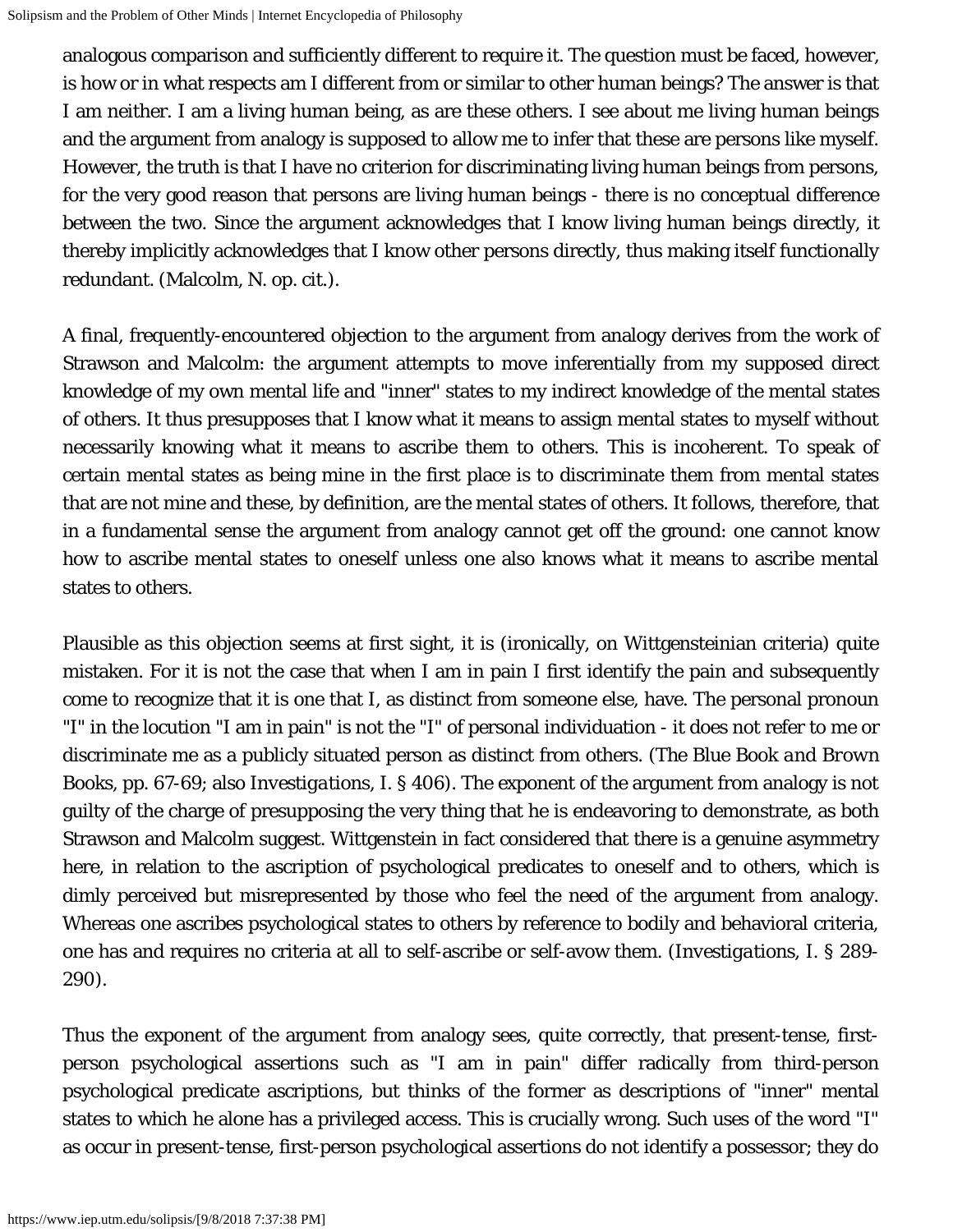not discriminate one person from amongst a group. As Wittgenstein puts it,

To say "I have pain" is no more a statement about a particular person than moaning is. (*The Blue Book and Brown Books,* p. 67; also *Investigations,* I. § 404.).

To ascribe pain to a third party, on the other hand, is to identify a concrete individual as the possessor of the pain. On this point alone Wittgenstein concurs with the exponent of the argument from analogy. However, Wittgenstein here calls attention to the fact that the asymmetry is not one that exists between the supposedly direct and certain knowledge that I have of my own mental states as distinct from the wholly inferential knowledge which, allegedly, I have of the mental states of others. Rather, the asymmetry is that the ascriptions of psychological predicates to others require criterial justificatory grounds, whereas the self-avowals or self-ascriptions of such predicates are criterionless. It thus transpires that the argument from analogy appears possible and necessary only to those who misapprehend the asymmetry between the criterial bases for third-person psychological predicate ascription and the non-criterial right for their self-ascription or self-avowal for a cognitive asymmetry between direct and indirect knowledge of mental states. The Cartesian egocentric view of the mind and of mental events that gives rise both to the specter of solipsism and attempts to evade it by means of the argument from analogy has its origins in this very misapprehension.

## <span id="page-8-0"></span>**6. The Privacy of Experience**

What then of solipsism? To what extent does the foregoing undermine it as a coherent philosophical hypothesis, albeit one in which no-one really believes? Solipsism rests upon certain presuppositions about the mind and our knowledge of mental events and processes. Two of these, the thesis that I have a privileged form of access to and knowledge of my own mind and the thesis that there is no conceptual or logically necessary link between the mental and the physical, have been dealt with above. If the foregoing is correct, both theses are false. This leaves us with the final presupposition underlying solipsism, that all experiences are necessarily (that is logically) private to the individual whose experiences they are. This thesis - which, it is fair to say, is very widely accepted - also derives from the Cartesian account of mind and generates solipsistic conclusions by suggesting that experience is something that, because of its "occult" or ephemeral nature, can never literally be shared. No two people can ever be said to have the same experience. This again introduces the problem of how one person can know the experiences of another or, more radically, how one can know that another person has experiences at all.

Wittgenstein offers a comprehensive critique of this view. He attacks the notion that experience is necessarily private. His arguments against this are complex, if highly compressed and rather oracular. (For more detailed accounts, see Kenny, A., Malcolm, N. (b), Vohra, A.).

Wittgenstein distinguishes two senses of the word "private" as it is normally used: privacy of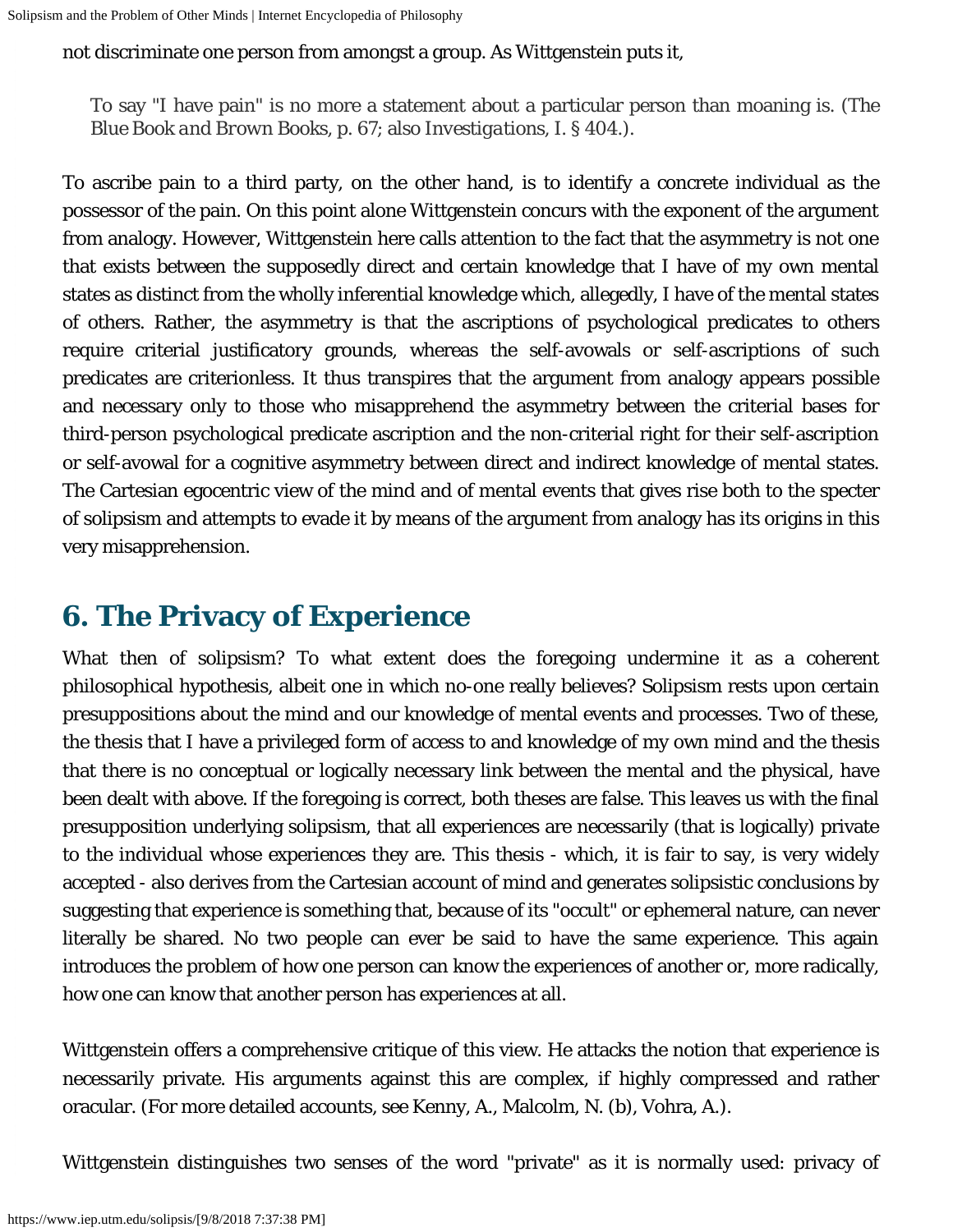knowledge and privacy of possession. Something is private to me in the first sense if only I can know it; it is private to me in the second sense if only I can have it. Thus the thesis that experience is necessarily private can mean one of two things, which are not always discriminated from each other with sufficient care: (a) only I can know my experiences or (b) only I can have my experiences. Wittgenstein argues that the first of these is false and the second is true in a sense that does not make experience necessarily private, as follows:

Under (a), if we take pain as an experiential exemplar, we find that the assertion "Only I can know my pains" is a conjunction of two separate theses: (i) I (can) know that I am in pain when I am in pain and (ii) other people cannot know that I am in pain when I am in pain. Thesis (i) is, literally, nonsense: it cannot be meaningfully asserted of me that I know that I am in pain. Wittgenstein's point here is not that I do not know that I am in pain when I am in pain, but rather that the word "know" cannot be significantly employed in this way. (*Investigations,* I. § 246; II. xi. p. 222). This is because the verbal locution "I am in pain" is usually (though not invariably) an expression of pain - as part of acquired pain-behavior it is a linguistic substitute for such natural expressions of pain as groaning. (I. § 244). For this reason it cannot be governed by an epistemic operator. The prepositional function "I know that x" does not yield a meaningful proposition if the variable is replaced by an expression of pain, linguistic or otherwise. Thus to say that others learn of my pains only from my behavior is misleading, because it suggests that I learn of them otherwise, whereas I don't learn of them at all - I have them. (I. § 246).

Thesis (ii) - other people cannot know that I am in pain when I am in pain - is false. If we take the word "know" is as it is normally used, then it is true to say that other people can and very frequently do know when I am in pain. Indeed, in cases where the pain is extreme, it is often impossible to prevent others from knowing this even when one wishes to do so. Thus, in certain circumstances, it would not be unusual to hear it remarked of someone, for example, that "a moan of pain escaped him" - indicating that despite his efforts, he could not but manifest his pain to others. It thus transpires that neither thesis (i) nor (ii) is true.

If we turn to (b), we find that "Only I can have my pains" expresses a truth, but it is a truth that is grammatical rather than ontological. It draws our attention to the grammatical connection between the personal pronoun "I" and the possessive "my." However, it tells us nothing specifically about pains or other experiences, for it remains true if we replace the word "pains" with many other plural nouns (e.g. "Only I can have my blushes"). Another person can have the same pain as me. If our pains have the same phenomenal characteristics and corresponding locations, we will quite correctly be said to have "the same pain." This is what the expression "the same pain" means. Another person, however, cannot have my pains. My pains are the ones that, if they are expressed at all, are expressed by me. But by exactly the same (grammatical) token, another person cannot have my blushes, sneezes, frowns, fears, and so forth., and none of this can be taken as adding to our stockpile of metaphysical truths. It is true that I may deliberately and successfully keep an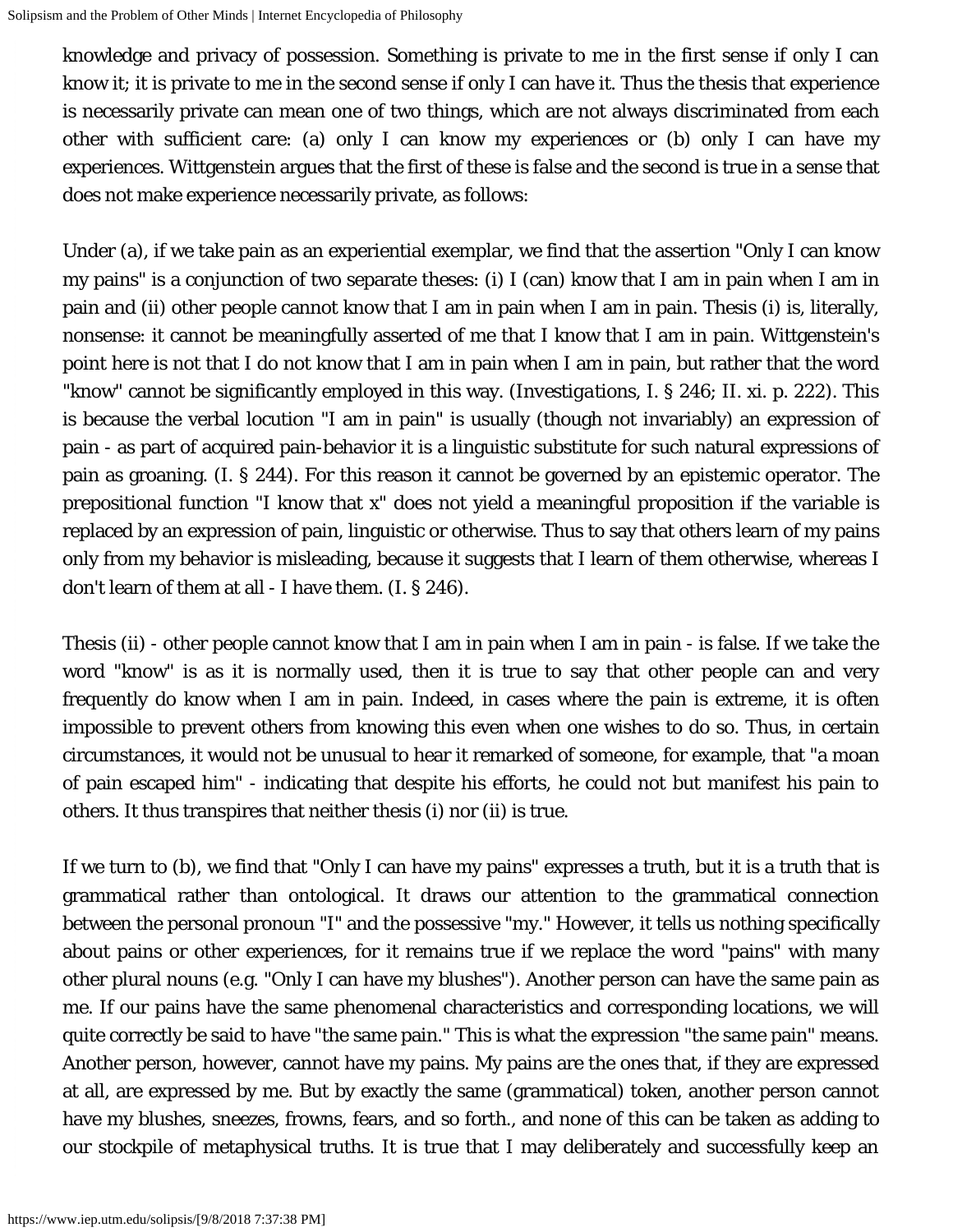experience to myself, in which case that particular experience might be said to be private to me. But I might do this by articulating it in a language that those with whom I was conversing do not understand. There is clearly nothing occult or mysterious about this kind of privacy. (*Investigations*, II. xi, p. 222). Similarly, experience that I do not or cannot keep to myself is not private. In short, some experiences are private and some are not. Even though some experiences are private in this sense, it does not follow that all experiences could be private. As Wittgenstein points out, "What sometimes happens could always happen" is a fallacy. It does not follow from the fact that some orders are not obeyed that all orders might never be obeyed. For in that case the concept "order" would become incapable of instantiation and would lose its significance. (I. § 345).

### <span id="page-10-0"></span>**7. The Incoherence of Solipsism**

With the belief in the essential privacy of experience eliminated as false, the last presupposition underlying solipsism is removed and solipsism is shown as foundationless, in theory and in fact. One might even say, solipsism is necessarily foundationless, for to make an appeal to logical rules or empirical evidence the solipsist would implicitly have to affirm the very thing that he purportedly refuses to believe: the reality of intersubjectively valid criteria and a public, extramental world. There is a temptation to say that solipsism is a false philosophical theory, but this is not quite strong or accurate enough. As a theory, it is incoherent. What makes it incoherent, above all else, is that the solipsist requires a language (that is a sign-system) to think or to affirm his solipsistic thoughts at all. Given this, it is scarcely surprising that those philosophers who accept the Cartesian premises that make solipsism apparently plausible, if not inescapable, have also invariably assumed that language-usage is itself essentially private. The cluster of arguments generally referred to as "the private language argument" - that we find in the *Investigations* against this assumption effectively administers the *coup de grâce* to both Cartesian dualism and solipsism. (I. § 202; 242-315). Language is an irreducibly public form of life that is encountered in specifically social contexts. Each natural language-system contains an indefinitely large number of "languagegames," governed by rules that, though conventional, are not arbitrary personal fiats. The meaning of a word is its (publicly accessible) use in a language. To question, argue, or doubt is to utilize language in a particular way. It is to play a particular kind of public language-game. The proposition "I am the only mind that exists" makes sense only to the extent that it is expressed in a public language, and the existence of such language itself implies the existence of a social context. Such a context exists for the hypothetical last survivor of a nuclear holocaust, but not for the solipsist. A non-linguistic solipsism is unthinkable and a thinkable solipsism is necessarily linguistic. Solipsism therefore presupposes the very thing that it seeks to deny. That solipsistic thoughts are thinkable in the first instance implies the existence of the public, shared, intersubjective world that they purport to call into question.

## <span id="page-10-1"></span>**8. References and Further Reading**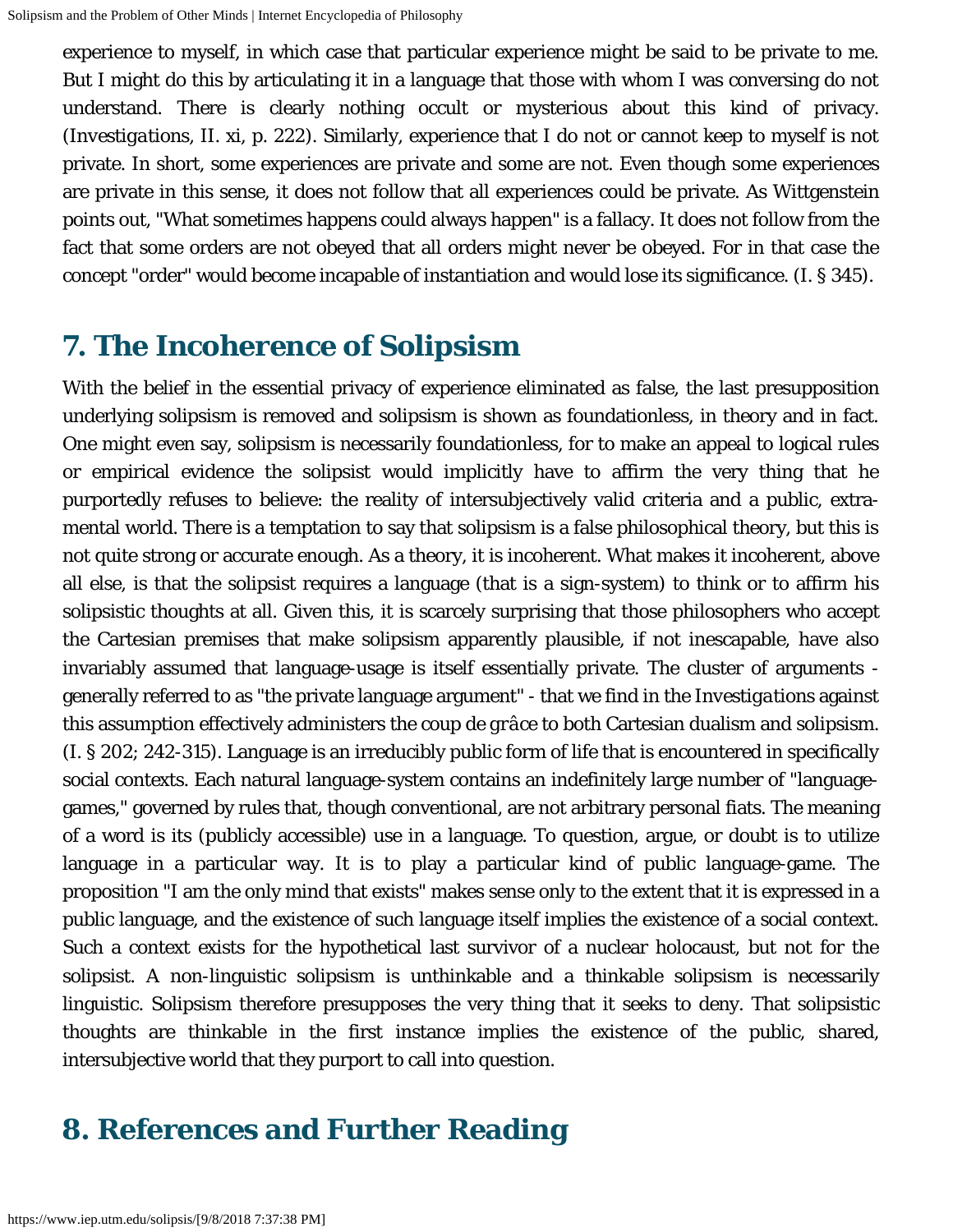Ayer, A. J. *The Problem of Knowledge*. Penguin, 1956.

Beck, K. "*De re* Belief and Methodological Solipsism," in *Thought and Object - Essays in Intentionality* (ed. A. Woodfield). Clarendon Press, 1982.

Dancy, J. *Introduction to Contemporary Epistemology.* Blackwell, 1985.

Descartes, R. *Discourse on Method and the Meditations* (trans. F. E. Sutcliffe). Penguin, 1968.

Devitt, M. *Realism and Truth.* Blackwell, 1984.

Hacker, P.M.S. *Insight and Illusion.* O.U.P., 1972.

James, W. *Radical Empiricism and a Pluralistic Universe*. E.P. Dutton, 1971.

Kenny, A. *Wittgenstein.* Penguin, 1973.

Locke, J. *Essay Concerning Human Understanding* (ed. A.C. Fraser), Dover, 1959.

Malcolm, N. (a) *Problems of Mind: Descartes to Wittgenstein*, Allen & Unwin, 1971.

Malcolm, N. (b) *Thought and Knowledge*. Cornell University Press, 1977.

Mill, J.S. *An Examination of Sir William Hamilton's Philosophy.* Longmans Green (6th ed.), 1889.

Oliver, W.D. "A Sober Look at Solipsism," *Studies in the Theory of Knowledge* (ed. N. Rescher). Blackwell, 1970. Pinchin, C. *Issues in Philosophy.* Macmillan, 1990.

Quine, W.V. (a) "The Scope of Language in Science," *The Ways of Paradox and Other Essays*. Random House, 1966.

Quine, W.V. (b) "Epistemology Naturalized," *Ontological Relativity and Other Essays*. Columbia University Press, 1969.

Russell, B. *Human Knowledge: Its Scope and Limits.* Allen & Unwin, 1948.

Strawson, P.F. *Individuals, an Essay in Descriptive Metaphysics*. Methuen, 1959.

Vohra, A. *Wittgenstein's Philosophy of Mind.* Croom Helm, 1986.

Wittgenstein, L. (a) *The Blue Book and Brown Books*, Blackwell, 1972.

Wittgenstein, L. (b) *Philosophical Investigations*. Blackwell, 1974.

### **Author Information**

Stephen P. Thornton Email: [stephen.thornton@mic.ul.ie](mailto:stephen.thornton@mic.ul.ie) University of Limerick Ireland

| <b>ABOUT</b>   |  |  |  |
|----------------|--|--|--|
| <b>EDITORS</b> |  |  |  |